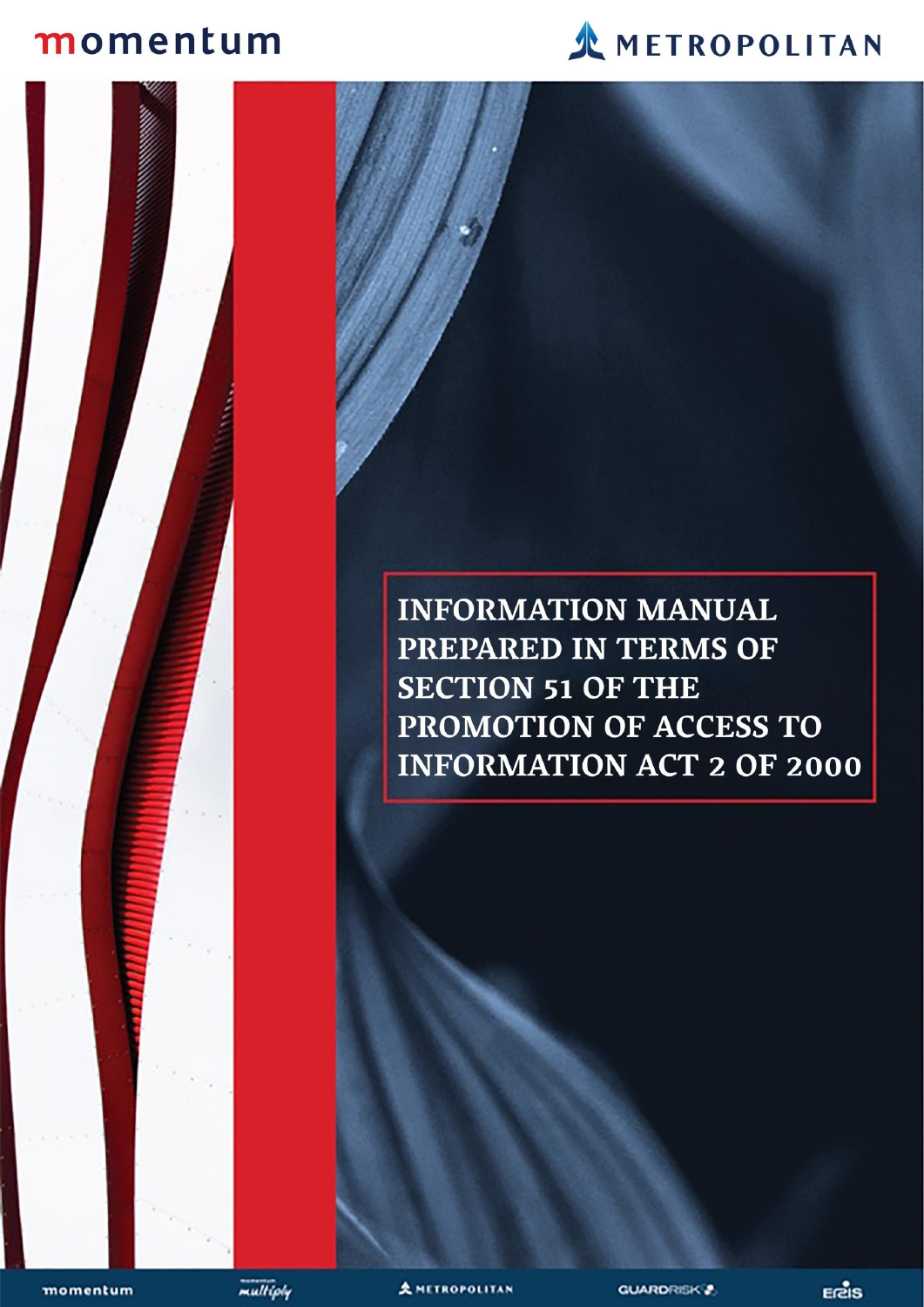# **Contents**

| 2.  |  |
|-----|--|
| 3.  |  |
| 4.  |  |
| 5.  |  |
| 6.  |  |
| 7.  |  |
| 8.  |  |
| 9.  |  |
| 10. |  |
| 11. |  |
| 12. |  |
| 13. |  |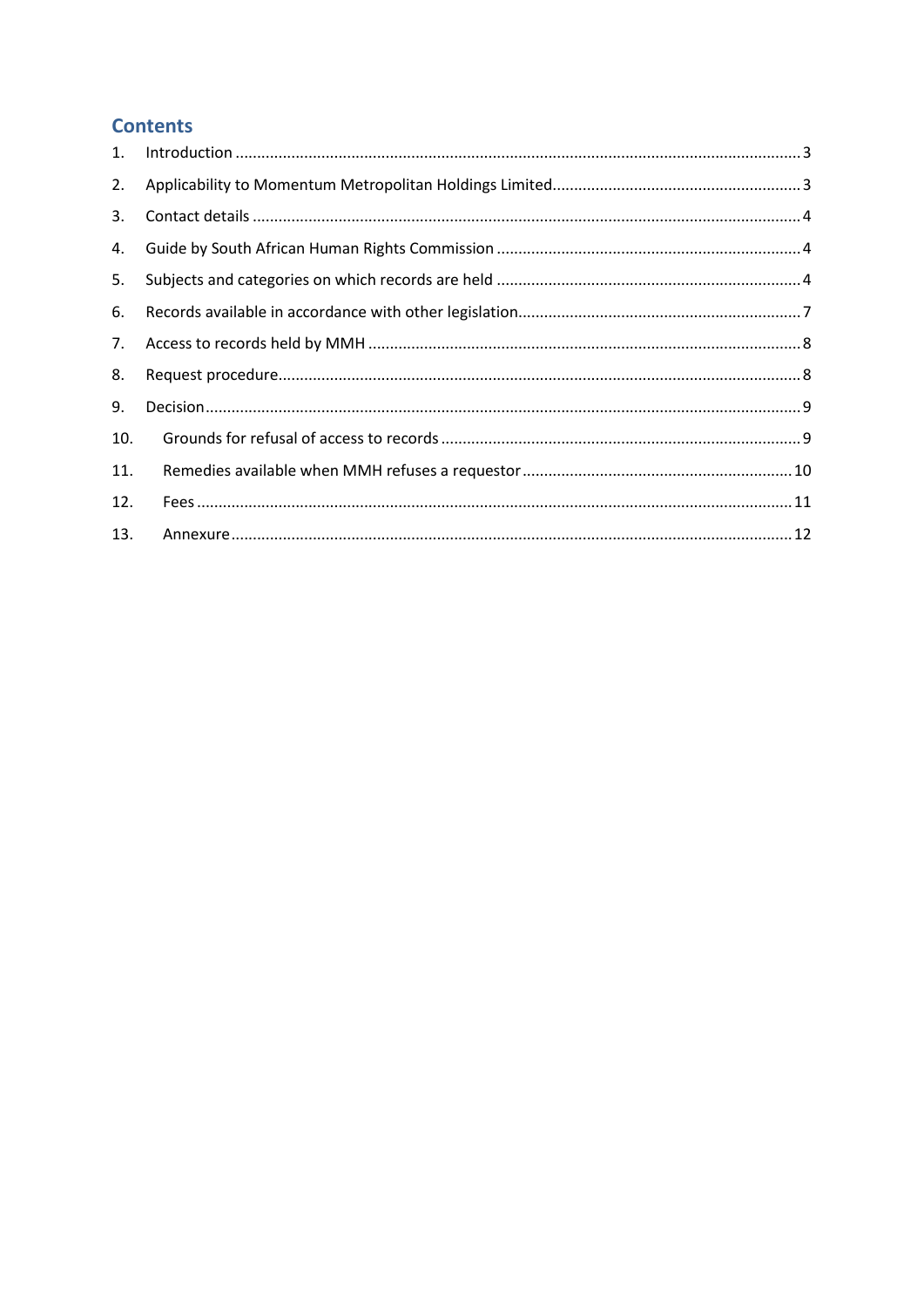# **Information Manual Prepared in terms of section 51 of the Promotion of Access to Information Act 2 of 2000**

## <span id="page-2-0"></span>**1. Introduction**

The Promotion of Access to Information Act, No 2 of 2000 ("the Act") gives effect to the constitutional right of access to any information in records held by public (government) or private (non-government) bodies that is required for the exercise of protection of any rights. Where a request is made in terms of the Act, MMH is obliged to release the information, except where the Act expressly provides that the information may or must not be released.

This manual informs requesters of procedural and other requirements which a request must meet as prescribed by the Act. This Manual has therefore been prepared in terms of section 51 of the Promotion of Access to Information Act 2 of 2000 ("PAIA") and updated in the light of the Protection of Personal Information Act 4 of 2013 ("POPIA").

It is important to note that the Act recognises certain limitations to the right of access to information, including, but not limited to, limitations aimed at the reasonable protection of privacy, commercial confidentiality, and effective, efficient and good governance, and in a manner which balances that right with any other rights, including such rights contained in the Bill of Rights in the Constitution of the Republic of South Africa.

This manual is available for inspection, free of charge, at the physical address of MM Holdings Limited (MMH).

## <span id="page-2-1"></span>**2. Applicability to Momentum Metropolitan Holdings Limited**

MMH falls within the definition of **a private body**; therefore, the sections pertaining to private bodies will be applicable.

This manual applies to MMH and all its South African based companies, companies that are its subsidiaries and that are legal entities.

For ease of reference a non-exhaustive list of entity names/trading names are provided in paragraph 13 of this manual. Access to the records of any subsidiary company of MM Holdings Limited not listed in this manual may be requested from the Information Officer: MMH.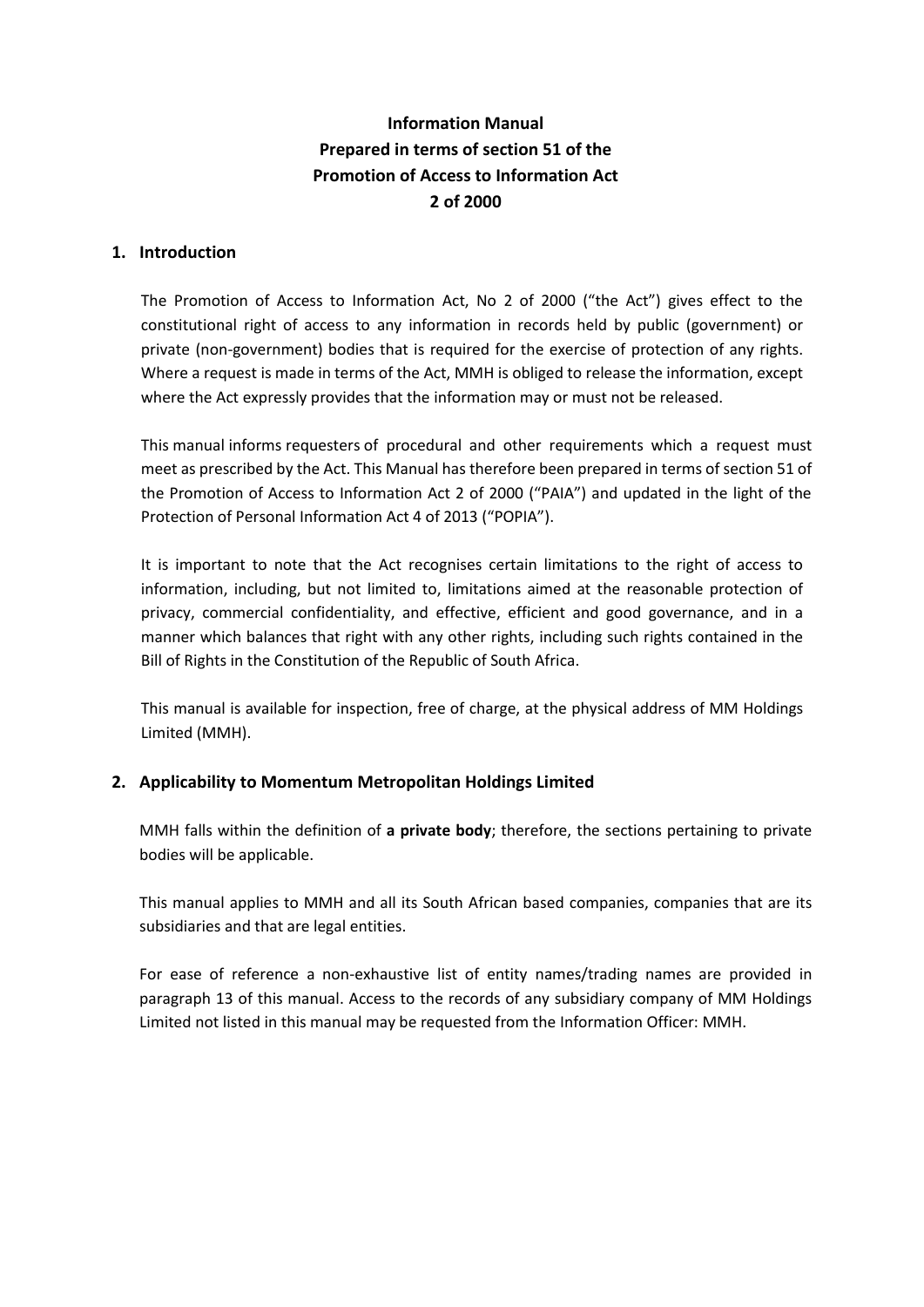# <span id="page-3-0"></span>**3. Contact details**

| Postal Address: | <b>Physical Address:</b> |
|-----------------|--------------------------|
| PO Box 7400     | <b>Momentum Building</b> |
| Centurion       | 268 West Avenue          |
| 0046            | Centurion                |
|                 | 0157                     |
|                 |                          |

## **Information Officer: DOUW LOTTER**

| E-mail Address:   | DLotter@mmltd.co.za                       |  |
|-------------------|-------------------------------------------|--|
| Telephone Number: | +27 (0)12 673 7569                        |  |
| Fax Number:       | +27 (0)12 663 5735                        |  |
| Website:          | https://www.momentummetropolitan.co.za/en |  |

# <span id="page-3-1"></span>**4. Guide by South African Human Rights Commission**

The South African Human Rights Commission is required in terms of the Act to compile a guide in every official language, in an easily comprehensible form and manner, as may be required by a person who wishes to exercise any right contemplated in the Act.

Any enquiries regarding this guide should be directed to:

#### **Postal Address:**

The South African Human Rights Commission PAIA Unit The Research and Documentation Department Private Bag X2700 Houghton 2041

| Telephone Number: | +27(0) 11 484 8300                  |
|-------------------|-------------------------------------|
| Fax Number:       | +27(0) 11 484 0582                  |
| Email Address:    | PAIACompliance@inforegulator.org.za |
| Website:          | http://www.sahrc.org.za             |

## <span id="page-3-2"></span>**5. Subjects and categories on which records are held**

| <b>Products and Services</b> |                                          |  |
|------------------------------|------------------------------------------|--|
| Long-term insurance products | Administration of Retirement Annuities   |  |
|                              | and Pension Funds                        |  |
| Savings products             | Actuarial and consulting services to the |  |
|                              | retirement industry                      |  |
| Unit Trust products          | <b>Trust Services</b>                    |  |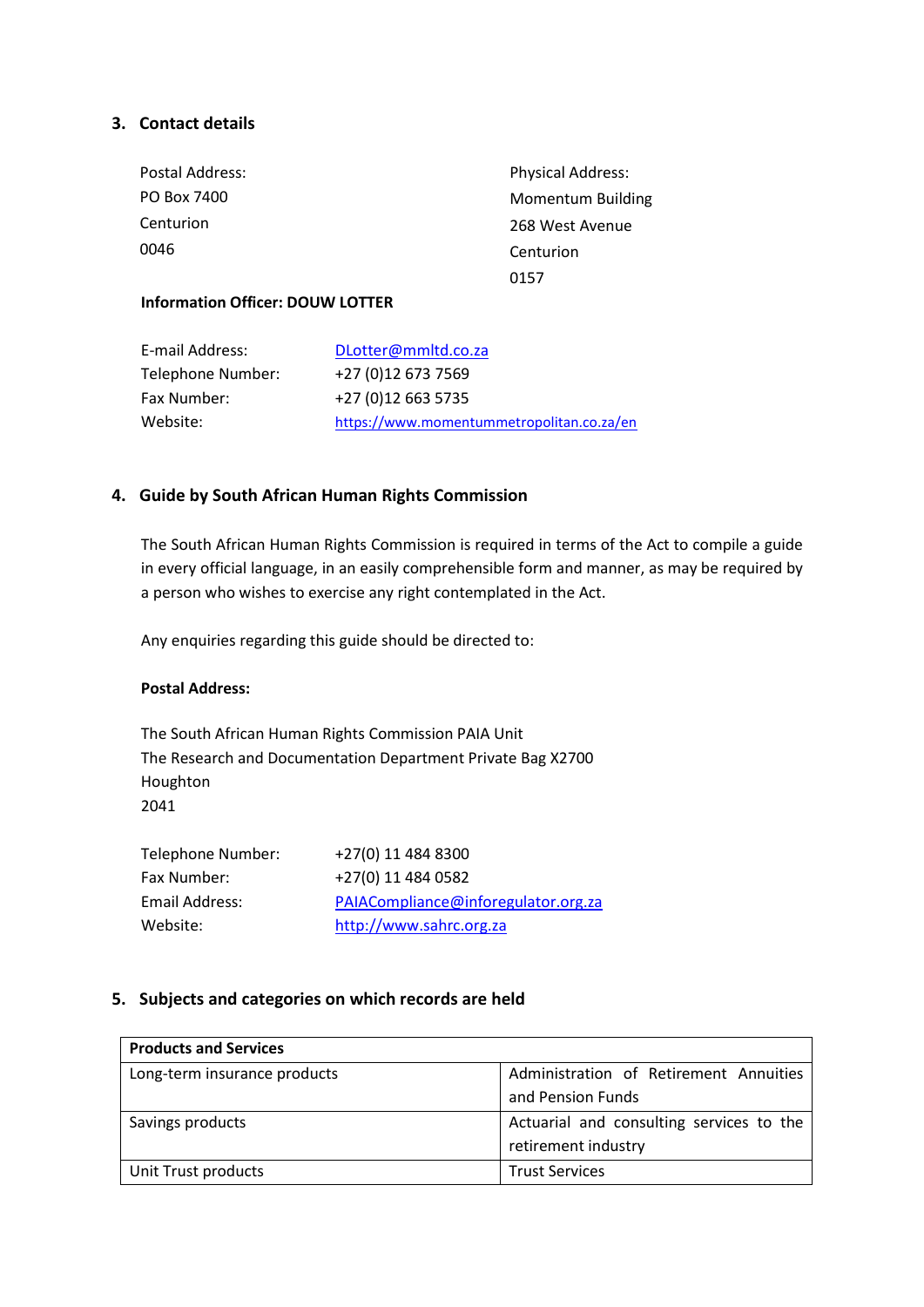| Investment and risk products to groups and                               | Managed care services to the healthcare |  |
|--------------------------------------------------------------------------|-----------------------------------------|--|
| schemes                                                                  | industry                                |  |
| Short-term insurance products                                            | <b>Health Care products</b>             |  |
| Linked Investment services                                               | Administration of medical schemes       |  |
|                                                                          |                                         |  |
| <b>Company Records</b>                                                   |                                         |  |
| Finance and supporting documentation                                     | Distribution                            |  |
| Actuarial                                                                | Marketing                               |  |
| <b>Client Care</b>                                                       | <b>Information Technology</b>           |  |
| <b>Product Management</b>                                                | <b>Human Resources</b>                  |  |
| All records kept in terms of law related to                              |                                         |  |
| managing legal entities of MMH                                           |                                         |  |
|                                                                          |                                         |  |
| Subjects on which records are held                                       |                                         |  |
| Shareholders                                                             | Subsidiary companies                    |  |
| <b>Board Members</b>                                                     | <b>Advisors</b>                         |  |
| <b>Directors</b>                                                         | Independent brokers                     |  |
| Employees*                                                               | Clients                                 |  |
| <b>Officials</b>                                                         | <b>Banking Institutions</b>             |  |
| Consultants                                                              | External companies/contractors          |  |
| Investors                                                                | Policyholders                           |  |
| Service providers                                                        |                                         |  |
|                                                                          |                                         |  |
| The following records are held in respect of the abovementioned subjects |                                         |  |
| Confidential                                                             | Scientific                              |  |
| Personal                                                                 | Research                                |  |
| Commercial                                                               | Operational                             |  |
| Financial                                                                | Trade                                   |  |
| Group/company incorporation                                              | <b>Business</b>                         |  |
| Group/company financial                                                  | Internal group/company divisions        |  |
| Group/company departments                                                | Group/company structure                 |  |
| Strategy                                                                 | Policyholders                           |  |
| Contractors                                                              | Shareholders                            |  |
| Investors                                                                | <b>External companies</b>               |  |
| Subsidiary companies                                                     | <b>Brokers</b>                          |  |
| <b>Advisers</b>                                                          | <b>Directors</b>                        |  |
| Consultants                                                              | Employees                               |  |
| <b>Information Technology</b>                                            | <b>Banking Institutions</b>             |  |
| Clients**                                                                | Official/Legal                          |  |
| Products and services                                                    | Policy documents                        |  |
| Contracts                                                                |                                         |  |
| <b>Rules of Funds</b>                                                    |                                         |  |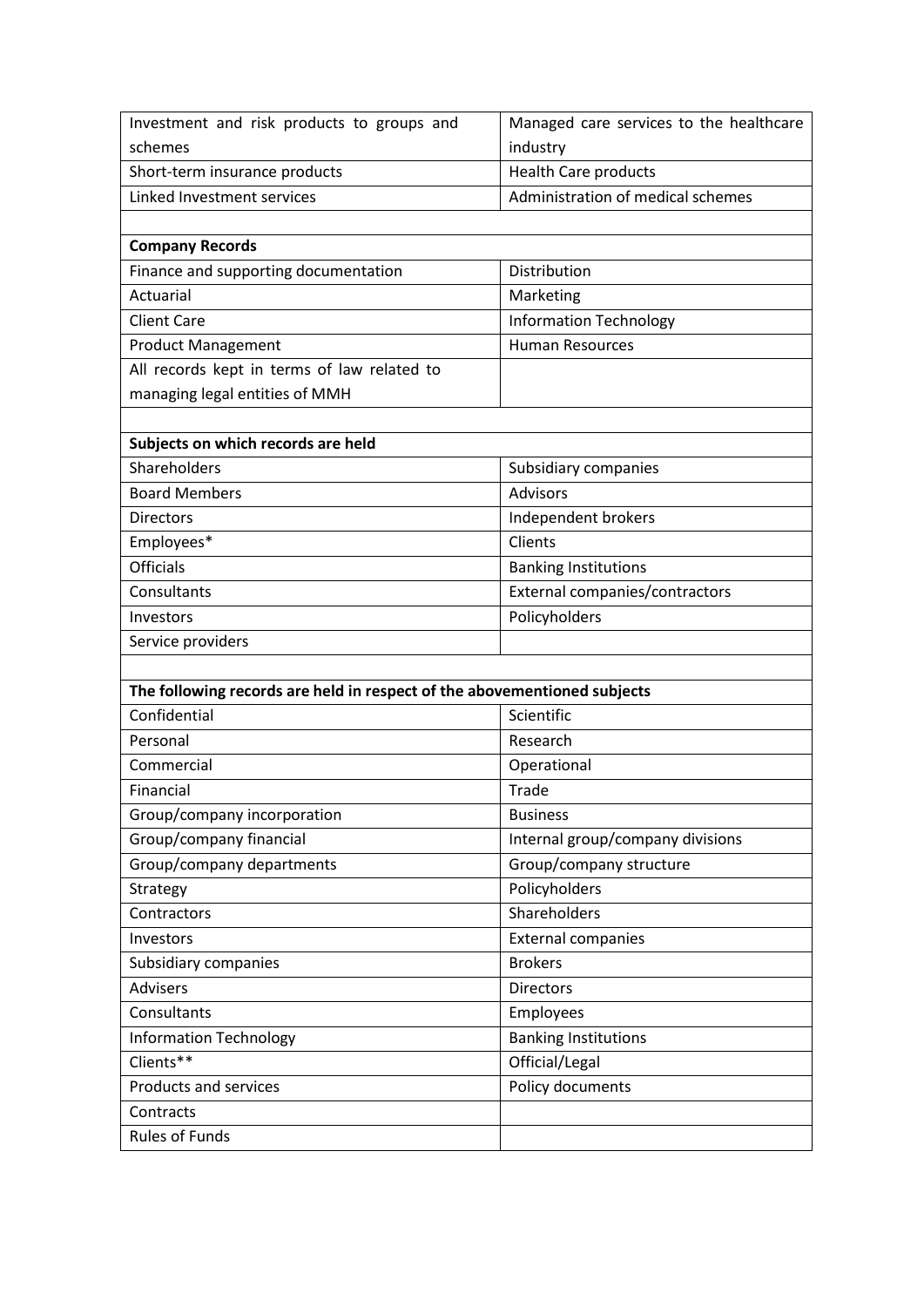5.1 The accessibility of the documents listed below may be subject to the grounds of refusal set out in this manual.

#### 5.1.1. **Employee Records:**

"Employee" refers to any person who works for or provides services to or on behalf of MMH and receives or is entitled to receive remuneration and any other person who assists in carrying out or conducting the business of MMH and includes, without limitation, directors (executive and non-executive), all permanent, temporary and part-time staff, as well as contract workers.

Employee Records may include the following:

- Personal records provided by employees;
- Records provided by a third party relating to employees;
- Conditions of employment and other employee related contractual and quasilegal records;
- Correspondence relating to employees; and
- Training schedule/s and material.

## 5.1.2. **Client Related Records**

A "client" refers to any natural or juristic entity that receives services from MMH.

Client Records may include the following:

- Records provided by a client to an intermediary;
- Records provided by a third party;
- Records generated by or within MMH relating to clients, including transactional records.

## 5.1.3. **Private Body Records**

#### 5.1.4. **Finance**

• Financial records

#### 5.1.5. **Actuarial**

• Statutory records

#### 5.1.6. **Client care**

- Policy/contract documents
- Applications
- Amendments
- Financial transactions
- Alterations
- General information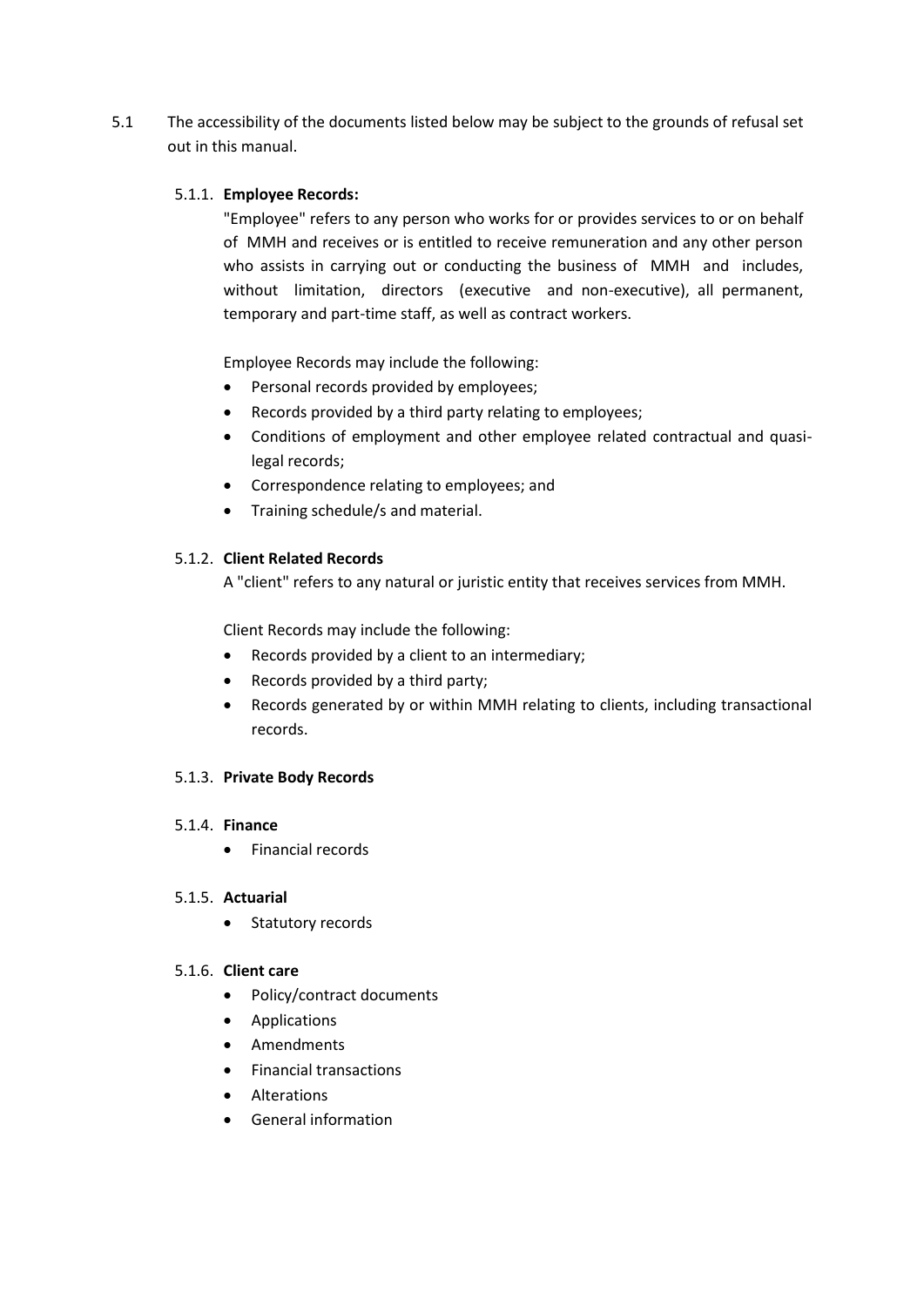## 5.1.7. **Alternate**:

- Company secretarial records
- Product records
- Operational records
- Databases
- Information technology
- Marketing records
- Internal correspondence
- Treasury-related records
- Internal Policies and Procedures
- Securities and equities
- Records held by official of MMH
- 5.2. These records include but are not limited to the records which pertain to MMH's own affairs.

## 5.2.1. **Other Records**

- Further records are held pertaining to:
- Shareholders
- Directors
- Employees
- Officials
- Intermediaries
- Service Providers

## <span id="page-6-0"></span>**6. Records available in accordance with other legislation**

A requester may also request information that is available in terms of other legislation.

- Administration of Estates Act 66 of 1965
- Basic Conditions of Employment Act, 75 of 1997 Companies Act 61 of 1973
- Compensation of Occupational Injuries and Diseases Act 130 if 1993 Competition Act 89 of 1998
- Electronic Communications and Transaction Act 25 of 2002 Employment Equity Act 55 of 1998
- Financial Advisory and Intermediary Services Act 37 of 2002 Financial Intelligence Centre Act 38 of 2001
- Income Tax Act 58 of 1991
- Insolvency Act 24 of 1936
- Inspection of Financial Institutions Act 80 of 1998 Labour Relations Act 66 of 1995
- Long-term Insurance Act 52 of 1998
- Medical Schemes Act 131 of 1998
- National Credit Act 34 of 2005
- Pension Funds Act 24 of 1956 Policyholder Protection Rules Pension Fund Regulations
- Prevention and Combating of Corrupt Activities Act 12 of 2004 Prevention of Organised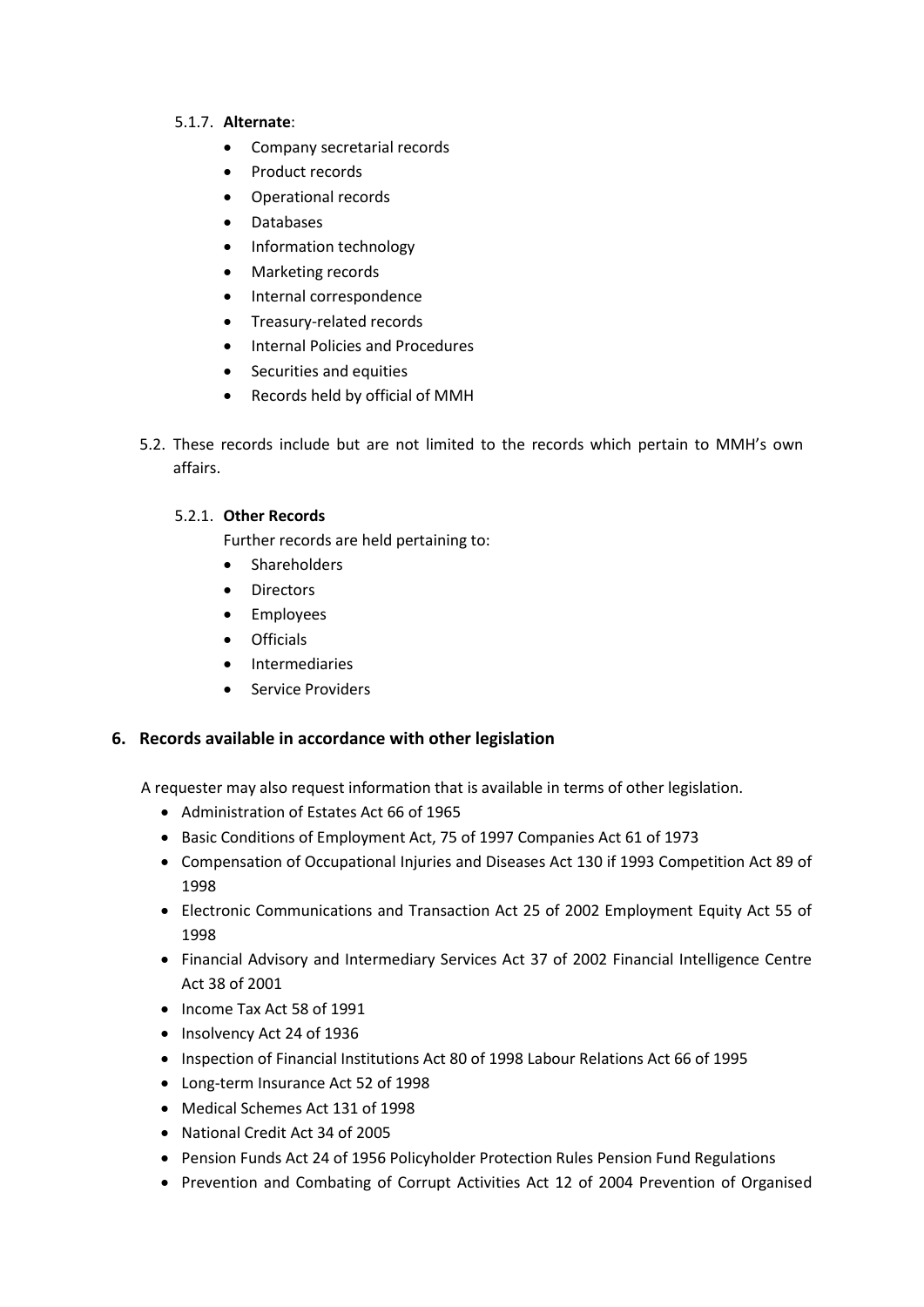Crime Act 121 of 1998

- Protection of Constitutional Democracy against Terrorist and Related Activities Act 33 of 2004 Securities Services Act 36 of 2004
- Short-term Insurance Act
- Skills Development Levies Act 9 of 1999 Trust Property Control Act 57 of 1988 Unemployment Insurance Act 30 of 1996
- Value-added Tax Act 89 of 1991
- Usury Act 73 of 1965
- National Payment System Act 78 of 1998

## <span id="page-7-0"></span>**7. Access to records held by MMH**

Records held by MMH will be accessed only once the prerequisite requirements for access have been met by a requester. A requester is any person making a request for access to a record of or held by MMH. There are two types of requesters:

## **7.1. Personal requester**

A personal requester is a requester who is seeking access to a record containing personal information about the requester.

MMH will voluntarily provide the requested information or give access to any record with regard to the requester's personal information. The prescribed fee for reproduction of the information requested will be charged.

## **7.2. Other requester**

This requester (other than a personal requester) is entitled to request access to information on third parties. However, MMH is not obliged to voluntarily grant access. The requester must fulfil the prerequisite requirements for access in terms of the Act, including the payment of a request and access fee.

## <span id="page-7-1"></span>**8. Request procedure**

- 8.1. A requester requiring access to information held by a MMH entity must complete the prescribed Form C published on MMH's website; or an applicable website of any MMH entity.
- 8.2. Submit the completed form to the Information Officer at the postal or physical address, fax number or electronic mail address recorded in paragraph 2 of this manual and pay a request fee and a deposit, where so advised.
- 8.3. The prescribed form must be completed with enough particularity to at least enable the Information Officer to identify:
	- 8.3.1.The record or records requested;
	- 8.3.2.The identity number of the requester;
	- 8.3.3.The form of access required if the request is granted;
	- 8.3.4.The e-mail, postal address, or fax number of the requester.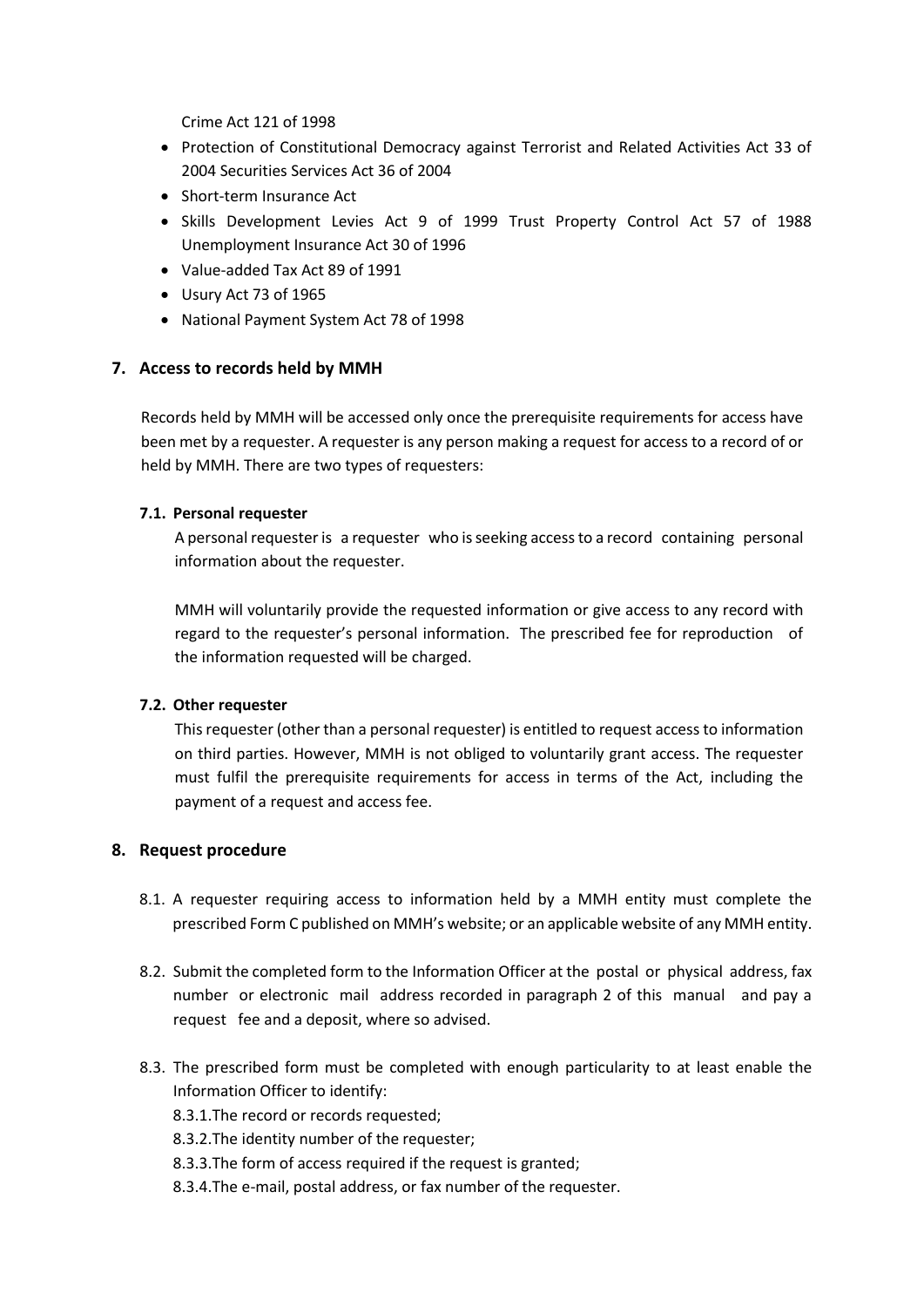- 8.4. If a request is made on behalf of another person, then the requester must submit proof of the capacity in which the requester is making the request to the reasonable satisfaction of the Information Officer.
- 8.5. The requester must state that he/she requires the information to exercise or protect a right, and clearly state what the nature of the right to be exercised or protected is. In addition, the requester must clearly specify why the record is necessary to exercise or protect such a right.
- 8.6. MMH will process the request within 30 days, unless the requester has stated special reasons which would satisfy the Information Officer that circumstances dictate that the above time periods could not be complied with.
- 8.7. The requester will be informed in writing whether access has been granted or denied. If, in addition, the requester requires the reasons for the decision in any other manner, he must state the manner and the particulars so required.
- 8.8. If an individual is unable to complete the prescribed form because of illiteracy or disability, such a person may make the request orally to the Information Officer.
- 8.9. Where applicable, the requester must pay the prescribed fee if applicable before any further processing can take place.

## <span id="page-8-0"></span>**9. Decision**

- 9.1. MMH will, within 30 days of receipt of the request, decide whether to grant or decline the request and give notice with reasons (if required) to that effect.
- 9.2. The 30 day period within which MMH has to decide whether to grant or refuse the request, may be extended for a further period of not more than 30 days if the request is for a large number of information, or the request requires a search for information held at another office of MMH and the information cannot reasonably be obtained within the original 30 day period. The Information Officer will notify the requester in writing should an extension be sought.

## <span id="page-8-1"></span>**10. Grounds for refusal of access to records**

#### MMH may refuse a request for information based on the following:

- 10.1. Mandatory protection of the privacy of a third party who is a natural person, that would involve the unreasonable disclosure of personal information of that natural person;
- 10.2. Mandatory protection of the commercial information of a third party, if the recordcontains: 10.2.1. Trade secrets of that third party;
	- 10.2.2. Financial, commercial, scientific or technical information which disclosure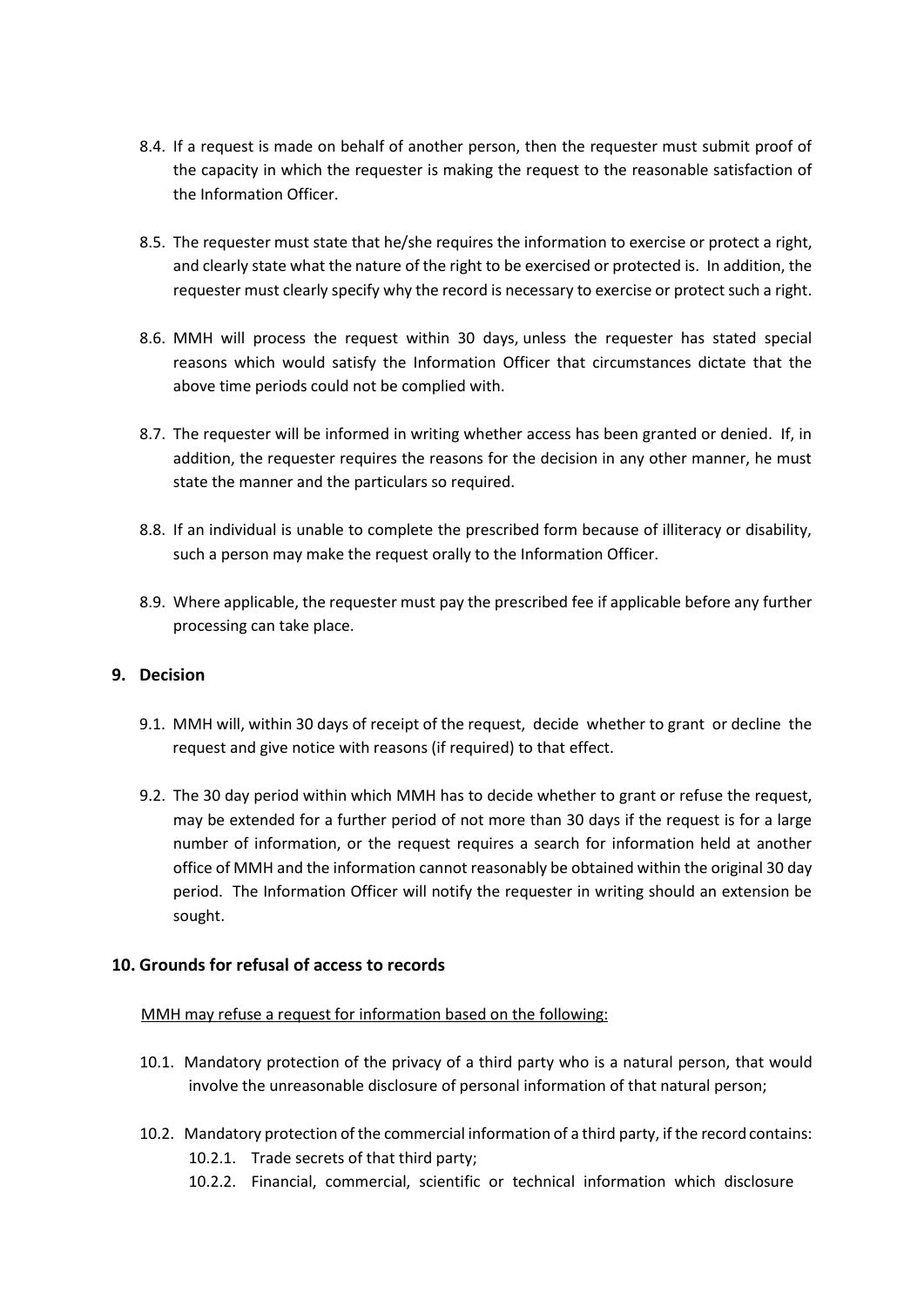could likely cause harm to the financial or commercial interests of that third party; and

- 10.2.3. Information disclosed in confidence by a third party to MMH, if the disclosure could put that third party at a disadvantage in negotiations or commercial competition.
- 10.3. Mandatory protection of confidential information of third parties if it is protected in terms of any agreement or legislation;
- 10.4. Mandatory protection of the safety of individuals and the protection of property;
- 10.5. Mandatory protection of records which would be regarded as privileged in legal proceedings;
- 10.6. The commercial activities of MMH, which may include:
	- 10.6.1. Trade secrets of MMH;
	- 10.6.2. Financial, commercial, scientific or technical information which disclosure could likelycause harm to the financial or commercial interests of MMH;
	- 10.6.3. Information which, if disclosed, could put MMH at a disadvantage in negotiations or commercial competition;
	- 10.6.4. A computer program which is owned by MMH and which is protected by copyright.
- 10.7. The research information of MMH or a third party, if its disclosure would disclose the identity of the institution, the researcher or the subject matter of the research and would place the research at a serious disadvantage;
- 10.8. Requests for information that is clearly frivolous or vexatious, or which involve an unreasonable diversion of resources shall be refused.

## <span id="page-9-0"></span>**11. Remedies available when MMH refuses a requestor**

## **11.1. Internal Remedies**

MMH does not have internal appeal procedures. Therefore, the decision made by the Information Officer is final. Requesters who are dissatisfied with a decision of the Information Officer will have to exercise external remedies at their disposal.

## **11.2. External Remedies**

A requester or a third party, who is dissatisfied with an Information Officer's refusal to disclose information or the disclosed information may within 30 days of notification of the decision, applies to the Constitutional Court, the High Court or another court of similar status for relief.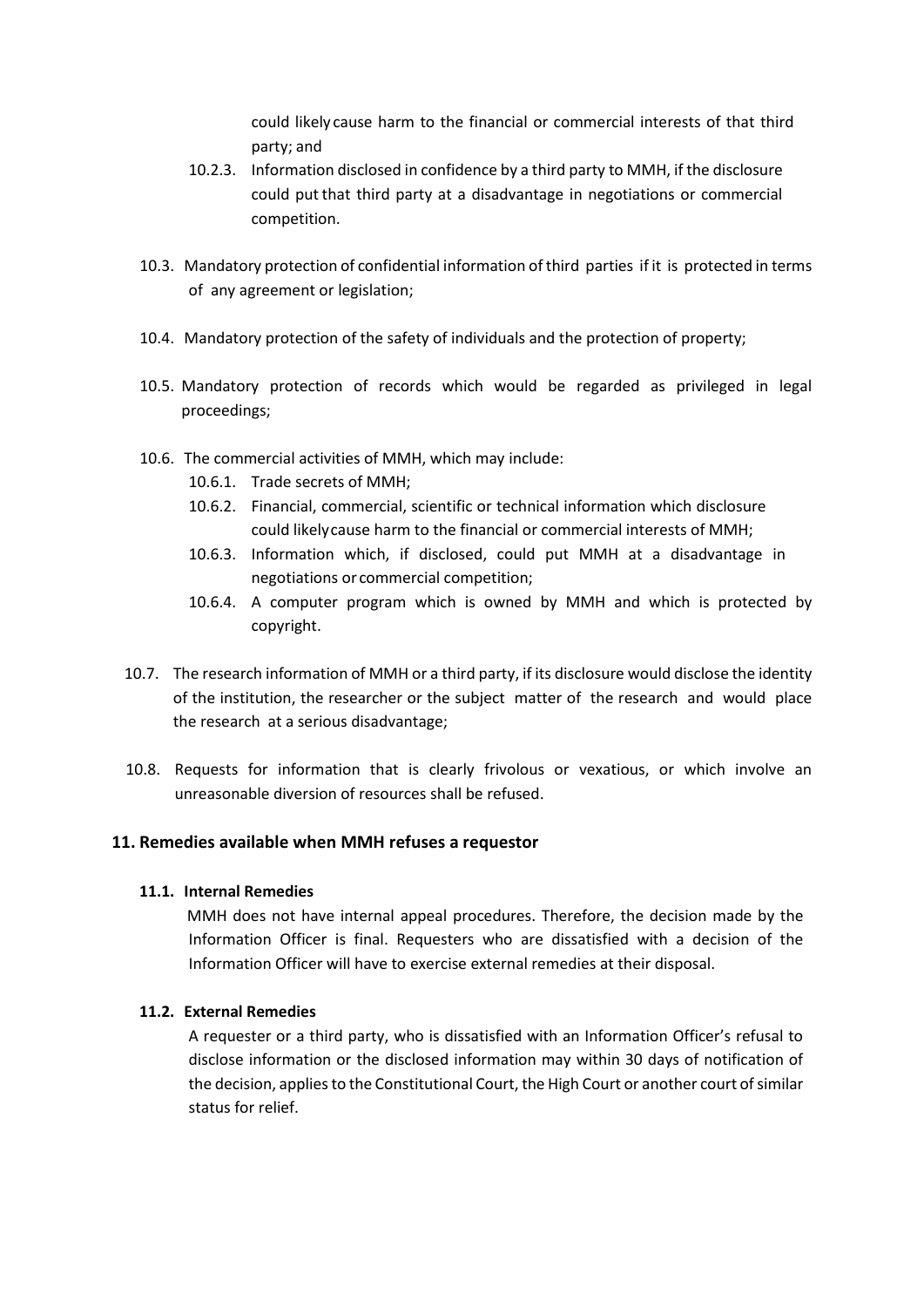## <span id="page-10-0"></span>**12. Fees**

- 12.1. The Act provides for two types of fees, namely:
	- A request fee, which will be a standard fee; and
	- An access fee will be calculated considering reproduction costs, search and preparation time and cost, as well as postal costs. (A schedule of reproduction fees is available from the Information Officer)
- 12.2. When the request is received by the Information Officer, the officer will by notice require the requester, other than a personal requester, to pay the regulated prescribed request fee (if any) before further processing of the request.
- 12.3. The Information Officer can withhold a record until the requester has paid the fees as indicated.
- 12.4. A requester whose request for access to a record has been granted, must pay an access fee for reproduction, for search, preparation and for any time reasonably required in excess of the prescribed hours to search for and prepare the record(s) for disclosure including arrangements to make it available in the requested format.

A comprehensive list of all MMH companies is available from the MMH company secretariat. Kindly refer to the MM Holdings Website for the details of the company secretary. The annexure below lists all active companies that are 100% owned.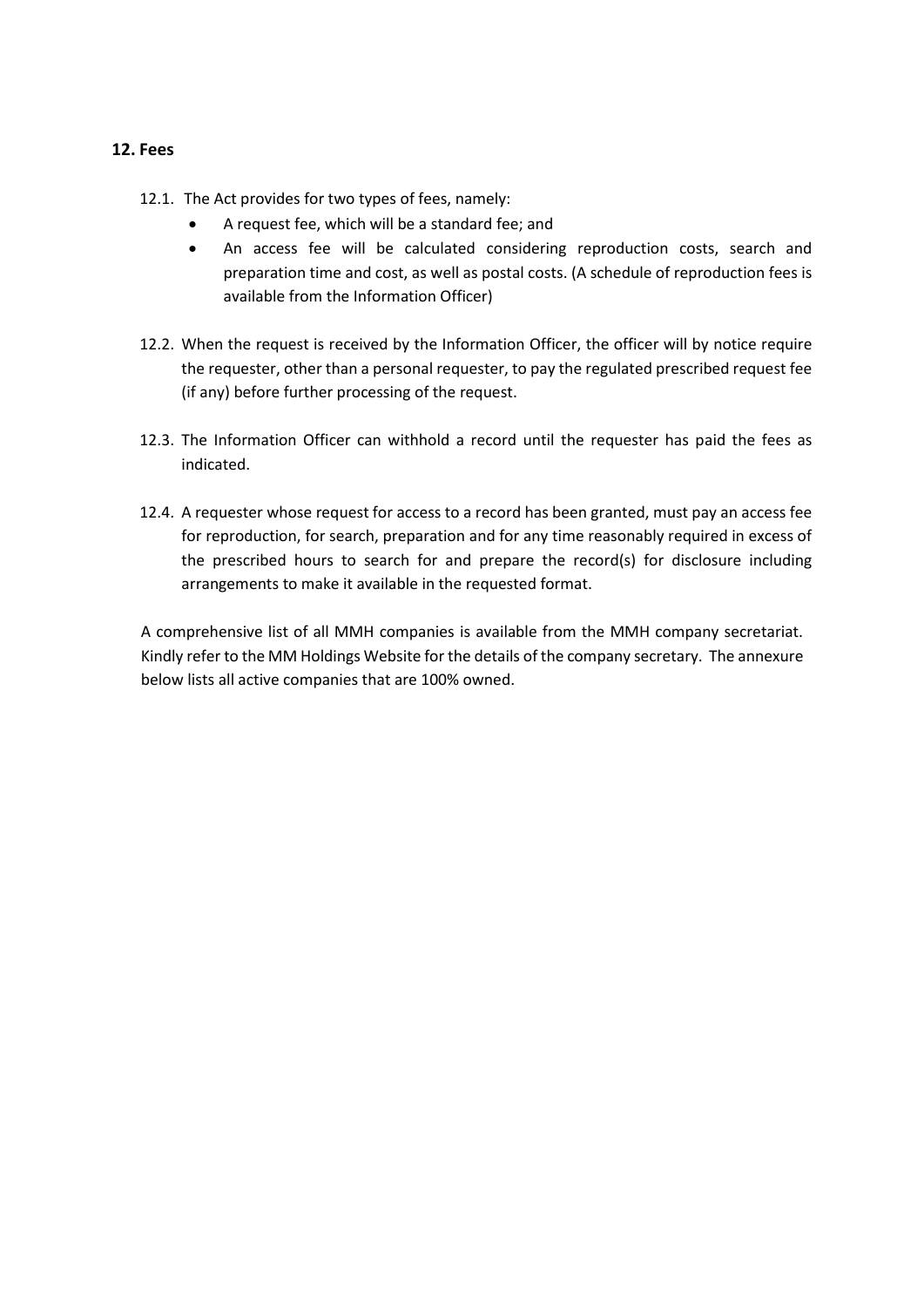# **13. Annexure**

A comprehensive list of all MMH companies is available from the MMH company secretariat. Kindly refer to the MM Holdings Website for the details of the company secretary. The annexure below lists all active companies that are 100% owned.

<span id="page-11-0"></span>

| 129 Rivonia Road Proprietary Limited                                                |
|-------------------------------------------------------------------------------------|
| Adapt Office Suits Proprietary Limited                                              |
| Amandla Ilanga SPV (RF) Proprietary Limited                                         |
| CDC Parallel Investments Proprietary Limited                                        |
| ERIS Investments Holdings Proprietary Limited                                       |
| Eris Properties East Africa Proprietary Limited                                     |
| <b>ERIS Property Holdings Proprietary Limited</b>                                   |
| Guardrisk Allied Products & Services Proprietary Limited                            |
| <b>Guardrisk Group Proprietary Limited</b>                                          |
| Guardrisk Insurance Company Limited                                                 |
| Guardrisk Life Limited                                                              |
| Guardrisk Microinsurance Limited (previously Momentum Structured Insurance Limited) |
| Guardrisk Premium Finance Proprietary Limited                                       |
| Hammarsdale PFS Proprietary Limited                                                 |
| Kambanjani EPG Proprietary Limited                                                  |
| MET Collective Investments (RF) Proprietary Limited                                 |
| Metropolitan Capital Proprietary Limited                                            |
| Metropolitan International Holdings Proprietary Limited                             |
| Metropolitan International Support Proprietary Limited                              |
| Metropolitan Life International Limited                                             |
| MMI Short Term Insurance Administration Proprietary Ltd                             |
| Momentum Ability Limited                                                            |
| Momentum Alternative Insurance Limited                                              |
| Momentum Alternative Investments Proprietary Limited                                |
|                                                                                     |
| Momentum Asset Management Nominees Proprietary Limited                              |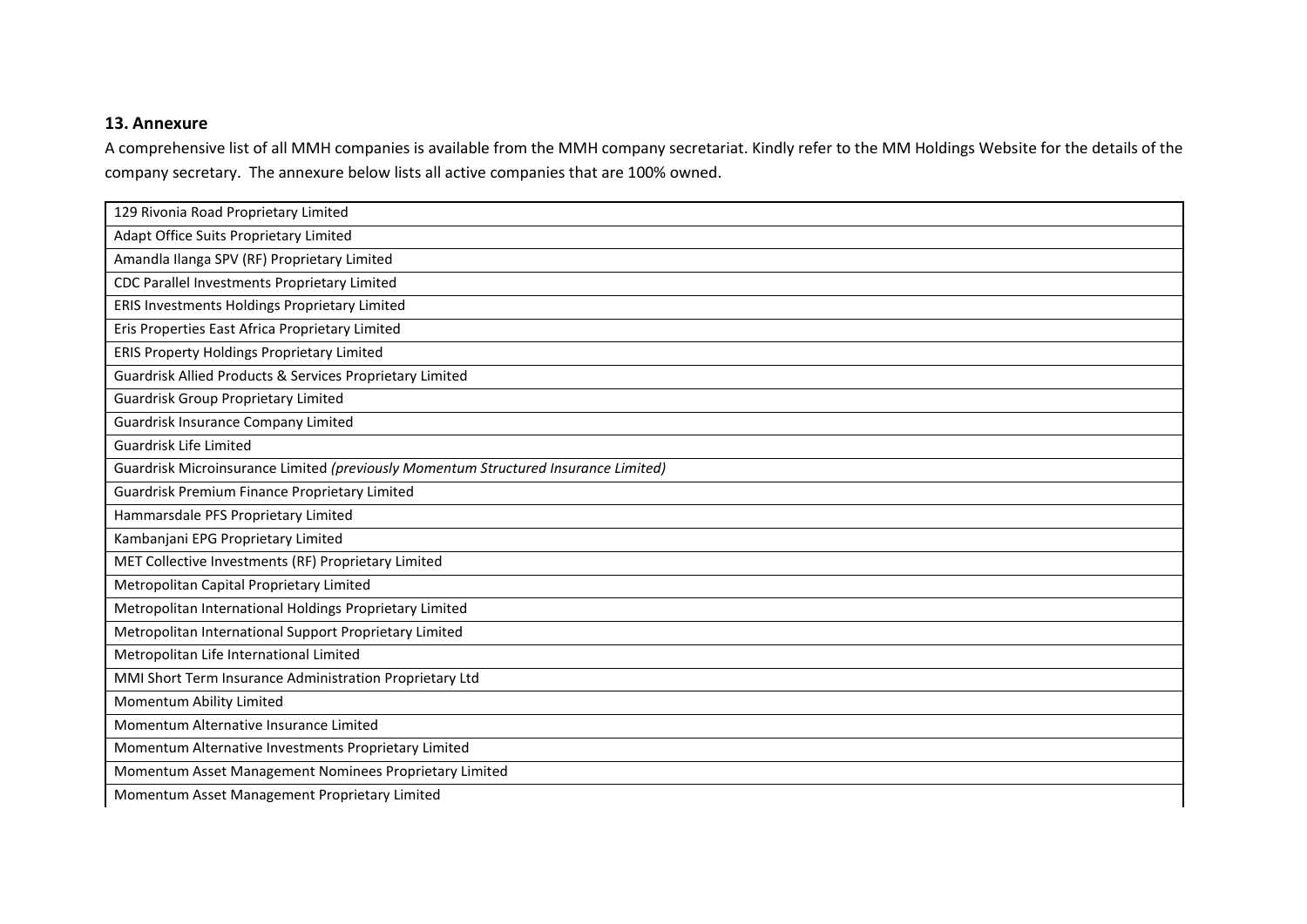Momentum Collective Investments (RF) Proprietary Ltd

Momentum Connect Proprietary Limited

Momentum Consult Proprietary Limited

Momentum Consultants and Actuaries Proprietary Limited

Momentum Healthcare Distribution Proprietary Limited

Momentum Insurance Administration Services Proprietary *(previously Alexander Forbes Administration)*

Momentum Insurance Company Limited *(previously Alexander Forbes Short Term Insurance Company Limited)*

Metropolitan Franchise Proprietary Limited *(previously Momentum Insurance Solutions Proprietary Limited (previously Alexander Forbes Direct Pty Ltd)*

Momentum Investment Consulting Proprietary Limited

Momentum Metropolitan ESD Trust

Momentum Metropolitan Finance Company Proprietary Limited

Momentum Metropolitan Infrastructure & Operations Proprietary Limited

Momentum Metropolitan Isabelo (RF) Proprietary Limited

Momentum Metropolitan Lending Proprietary Limited

Momentum Metropolitan Life Limited

Momentum Metropolitan Strategic Investments Proprietary Limited

Momentum Metropolitan Umhlanga Proprietary Limited

Momentum Multiply Nominees Proprietary Limited

Momentum Multiply Proprietary Limited

Momentum Outcome-Based Solutions Proprietary Limited

Momentum Property Investments Proprietary Limited

Momentum Securities Nominees (RF) Proprietary Limited

Momentum Securities Proprietary Limited

Momentum Insure Company Limited (*previously Momentum Short term Insurance Company Limited)*

Momentum Thebe Ya Bophelo Proprietary Limited

Momentum Trust Limited

Momentum Wealth Nominees Proprietary Limited